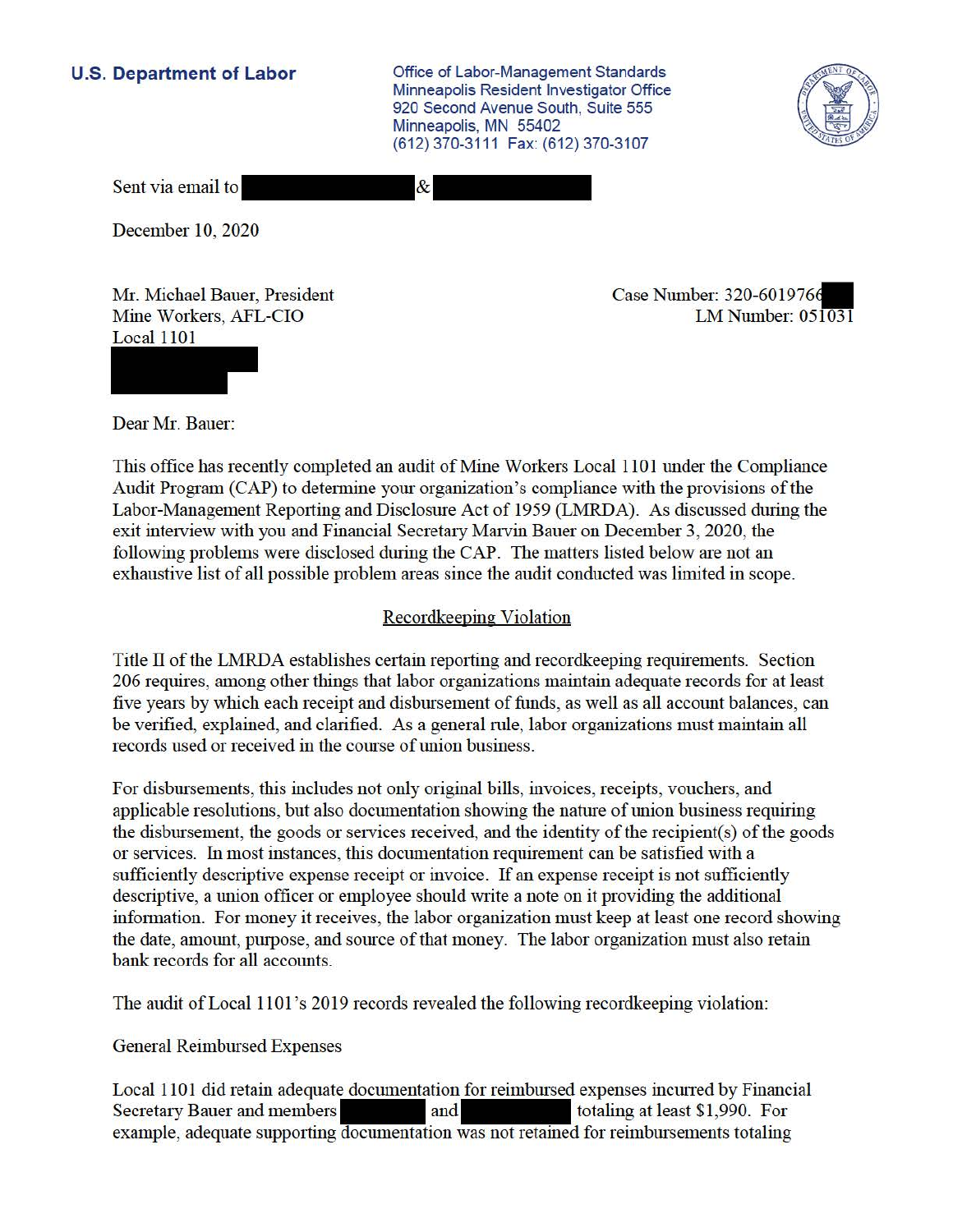\$1,906.07 paid to charges totaling \$749.34, and only a credit card signature receipt was retained for \$54.13 meal for travel expenses he and incurred attending a bankruptcy hearing in Houston, TX in December 2018. In support of these expenses, Local 1101 retained an expense voucher, but that was not sufficient because no receipts were retained for transportation expenses totaling \$[1,102.60,](https://1,102.60) an incomplete receipt was retained for lodging expense. During the audit, was able provide OLMS with his personal credit card statement showing the charges he made to Expedia for lodging and Delta Airlines for airfare; however, this is still insufficient documentation for these expenses.

 business purposes and to sufficiently fulfill the recordkeeping requirement of LMRDA Section As noted above, labor organizations must retain original receipts, bills, and vouchers for all disbursements. Itemized receipts provided by restaurants to officers and employees must be retained. These itemized receipts are necessary to determine if such disbursements are for union 206. Records of meal expenses must include written explanations of the union business conducted and the full names and titles of all persons who incurred the restaurant charges. Also, the records retained must identify the names of the restaurants where the officers or employees incurred meal expenses. The president and treasurer (or corresponding principal officers) of your union, who are required to sign your union's LM report, are responsible for properly maintaining union records.

 Based on your assurance that Local 1101 will retain adequate supporting documentation in the future, OLMS will take no further enforcement action this time regarding the above violation.

## Other Issues

## 1. Reimbursed Expense and Lost Wage Policies

 business; however, the union does not have written policies that document its expense and During the audit year, Local 1101 made payments totaling at least \$9,112 to officers and members for lost time, "non-lost time" (wages paid to members for conducting union business during their personal time), and other expenses they incurred to conduct union lost time/non-lost time reimbursement policies.

 To ensure compliance with the LMRDA and to safeguard union assets by promoting transparency and accountability, labor organizations should establish best practices for Labor Organization Annual Report, Form LM-3. administering lost time payments and travel expenses. OLMS recommends that unions (1) adopt clear policies and procedures for making a lost time or similar payments and (2) use vouchers that require detailed information to support lost time payments and travel expenses. These practices will allow the union to properly report lost time payments on the

 Once established, it is important that your union consistently follow its procedures for OLMS recommends that the union's policies and procedures for lost wages and expenses be reduced to writing and added to your union's bylaws or discussed at an executive board or membership meeting where they can be supported by entries in the meeting minutes.